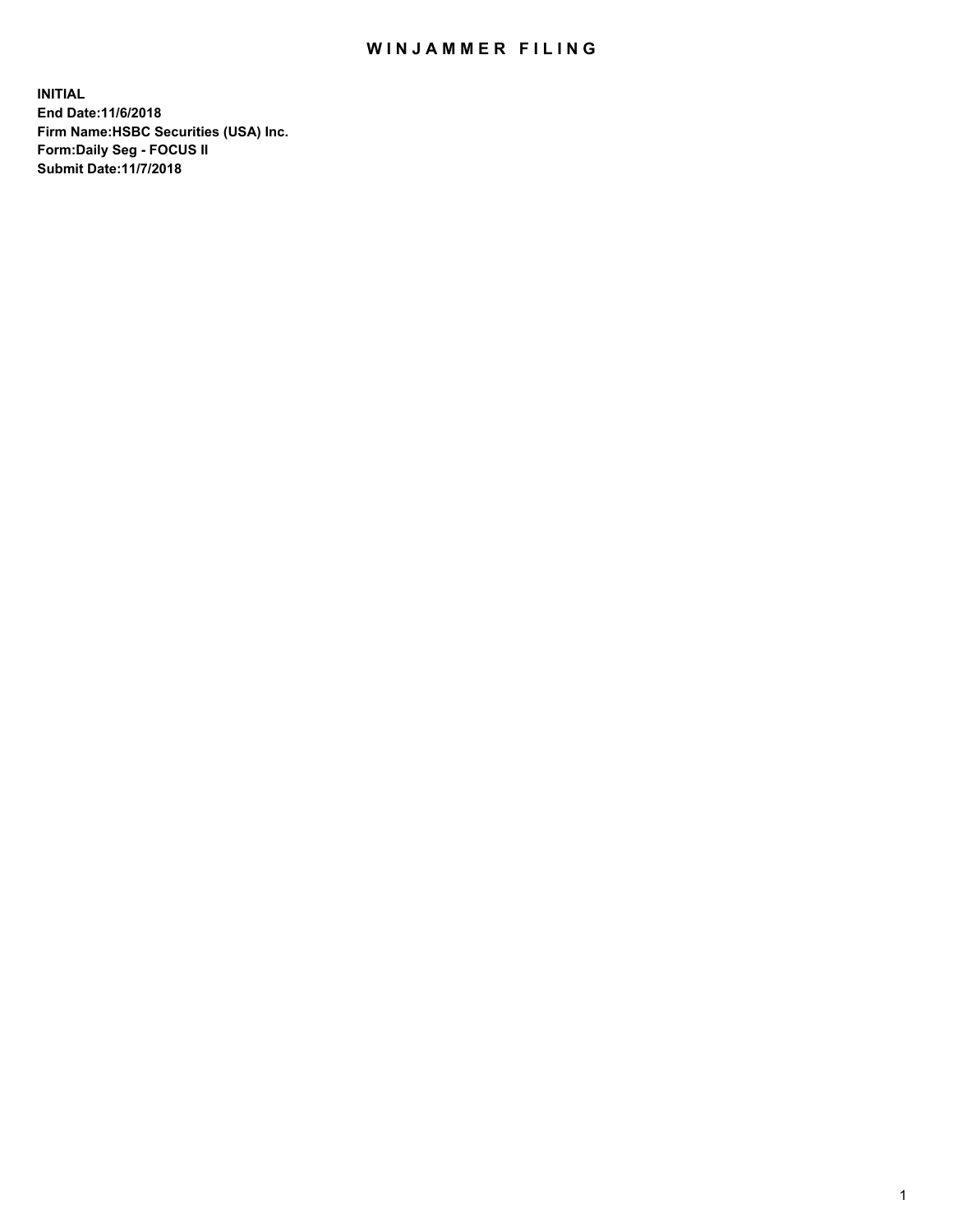**INITIAL End Date:11/6/2018 Firm Name:HSBC Securities (USA) Inc. Form:Daily Seg - FOCUS II Submit Date:11/7/2018 Daily Segregation - Cover Page**

| Name of Company                                                                                                                                                                                                                                                                                                                | <b>HSBC Securities (USA) Inc.</b>                                          |
|--------------------------------------------------------------------------------------------------------------------------------------------------------------------------------------------------------------------------------------------------------------------------------------------------------------------------------|----------------------------------------------------------------------------|
| <b>Contact Name</b>                                                                                                                                                                                                                                                                                                            | <b>Michael Vacca</b>                                                       |
| <b>Contact Phone Number</b>                                                                                                                                                                                                                                                                                                    | 212-525-7951                                                               |
| <b>Contact Email Address</b>                                                                                                                                                                                                                                                                                                   | michael.vacca@us.hsbc.com                                                  |
| FCM's Customer Segregated Funds Residual Interest Target (choose one):<br>a. Minimum dollar amount: : or<br>b. Minimum percentage of customer segregated funds required:% ; or<br>c. Dollar amount range between: and; or<br>d. Percentage range of customer segregated funds required between:% and%.                         | 109,000,000<br>$\overline{\mathbf{0}}$<br>0 <sub>0</sub><br>0 <sub>0</sub> |
| FCM's Customer Secured Amount Funds Residual Interest Target (choose one):<br>a. Minimum dollar amount: ; or<br>b. Minimum percentage of customer secured funds required:%; or<br>c. Dollar amount range between: and; or<br>d. Percentage range of customer secured funds required between:% and%.                            | 25,000,000<br>$\overline{\mathbf{0}}$<br>0 <sub>0</sub><br>0 <sub>0</sub>  |
| FCM's Cleared Swaps Customer Collateral Residual Interest Target (choose one):<br>a. Minimum dollar amount: ; or<br>b. Minimum percentage of cleared swaps customer collateral required:% ; or<br>c. Dollar amount range between: and; or<br>d. Percentage range of cleared swaps customer collateral required between:% and%. | 100,000,000<br>$\overline{\mathbf{0}}$<br>0 <sub>0</sub><br>0 <sub>0</sub> |

Attach supporting documents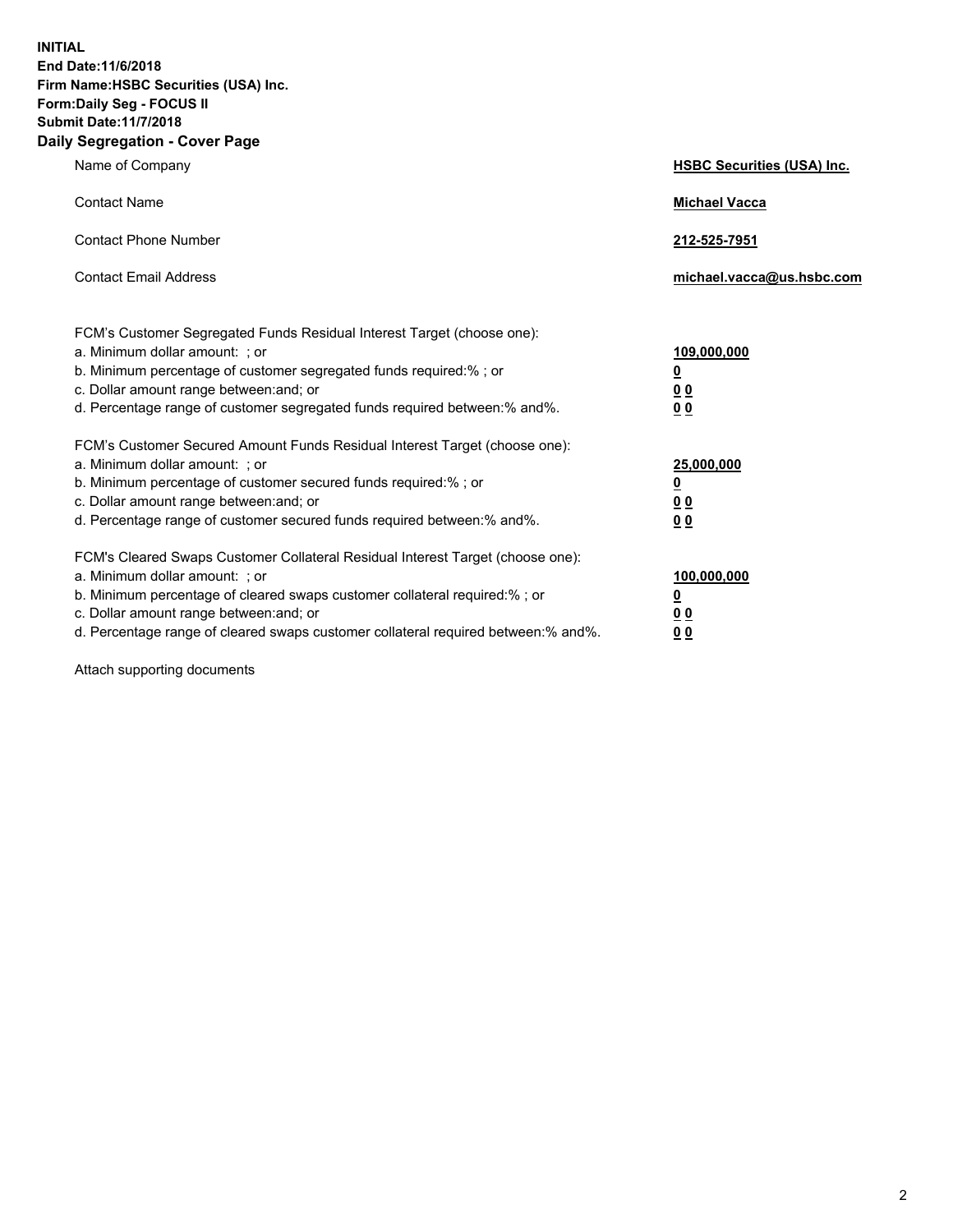**INITIAL End Date:11/6/2018 Firm Name:HSBC Securities (USA) Inc. Form:Daily Seg - FOCUS II Submit Date:11/7/2018 Daily Segregation - Secured Amounts** Foreign Futures and Foreign Options Secured Amounts Amount required to be set aside pursuant to law, rule or regulation of a foreign government or a rule of a self-regulatory organization authorized thereunder **0** [7305] 1. Net ledger balance - Foreign Futures and Foreign Option Trading - All Customers A. Cash **43,773,580** [7315] B. Securities (at market) **63,158,566** [7317] 2. Net unrealized profit (loss) in open futures contracts traded on a foreign board of trade **39,702,146** [7325] 3. Exchange traded options a. Market value of open option contracts purchased on a foreign board of trade **0** [7335] b. Market value of open contracts granted (sold) on a foreign board of trade **0** [7337] 4. Net equity (deficit) (add lines 1. 2. and 3.) **146,634,292** [7345] 5. Account liquidating to a deficit and account with a debit balances - gross amount **260,249** [7351] Less: amount offset by customer owned securities **-259,557** [7352] **692** [7354] 6. Amount required to be set aside as the secured amount - Net Liquidating Equity Method (add lines 4 and 5) **146,634,984** [7355] 7. Greater of amount required to be set aside pursuant to foreign jurisdiction (above) or line 6. **146,634,984** [7360] FUNDS DEPOSITED IN SEPARATE REGULATION 30.7 ACCOUNTS 1. Cash in banks A. Banks located in the United States **67,789,342** [7500] B. Other banks qualified under Regulation 30.7 **0** [7520] **67,789,342** [7530] 2. Securities A. In safekeeping with banks located in the United States **38,497,160** [7540] B. In safekeeping with other banks qualified under Regulation 30.7 **111,712** [7560] **38,608,872** [7570] 3. Equities with registered futures commission merchants A. Cash **0** [7580] B. Securities **0** [7590] C. Unrealized gain (loss) on open futures contracts **0** [7600] D. Value of long option contracts **0** [7610] E. Value of short option contracts **0** [7615] **0** [7620] 4. Amounts held by clearing organizations of foreign boards of trade A. Cash **0** [7640] B. Securities **0** [7650] C. Amount due to (from) clearing organization - daily variation **0** [7660] D. Value of long option contracts **0** [7670] E. Value of short option contracts **0** [7675] **0** [7680] 5. Amounts held by members of foreign boards of trade A. Cash **10,941,248** [7700] B. Securities **24,661,406** [7710] C. Unrealized gain (loss) on open futures contracts **39,702,146** [7720] D. Value of long option contracts **0** [7730] E. Value of short option contracts **0** [7735] **75,304,800** [7740] 6. Amounts with other depositories designated by a foreign board of trade **0** [7760] 7. Segregated funds on hand **0** [7765] 8. Total funds in separate section 30.7 accounts **181,703,014** [7770] 9. Excess (deficiency) Set Aside for Secured Amount (subtract line 7 Secured Statement Page 1 from Line 8) **35,068,030** [7380] 10. Management Target Amount for Excess funds in separate section 30.7 accounts **25,000,000** [7780]

11. Excess (deficiency) funds in separate 30.7 accounts over (under) Management Target **10,068,030** [7785]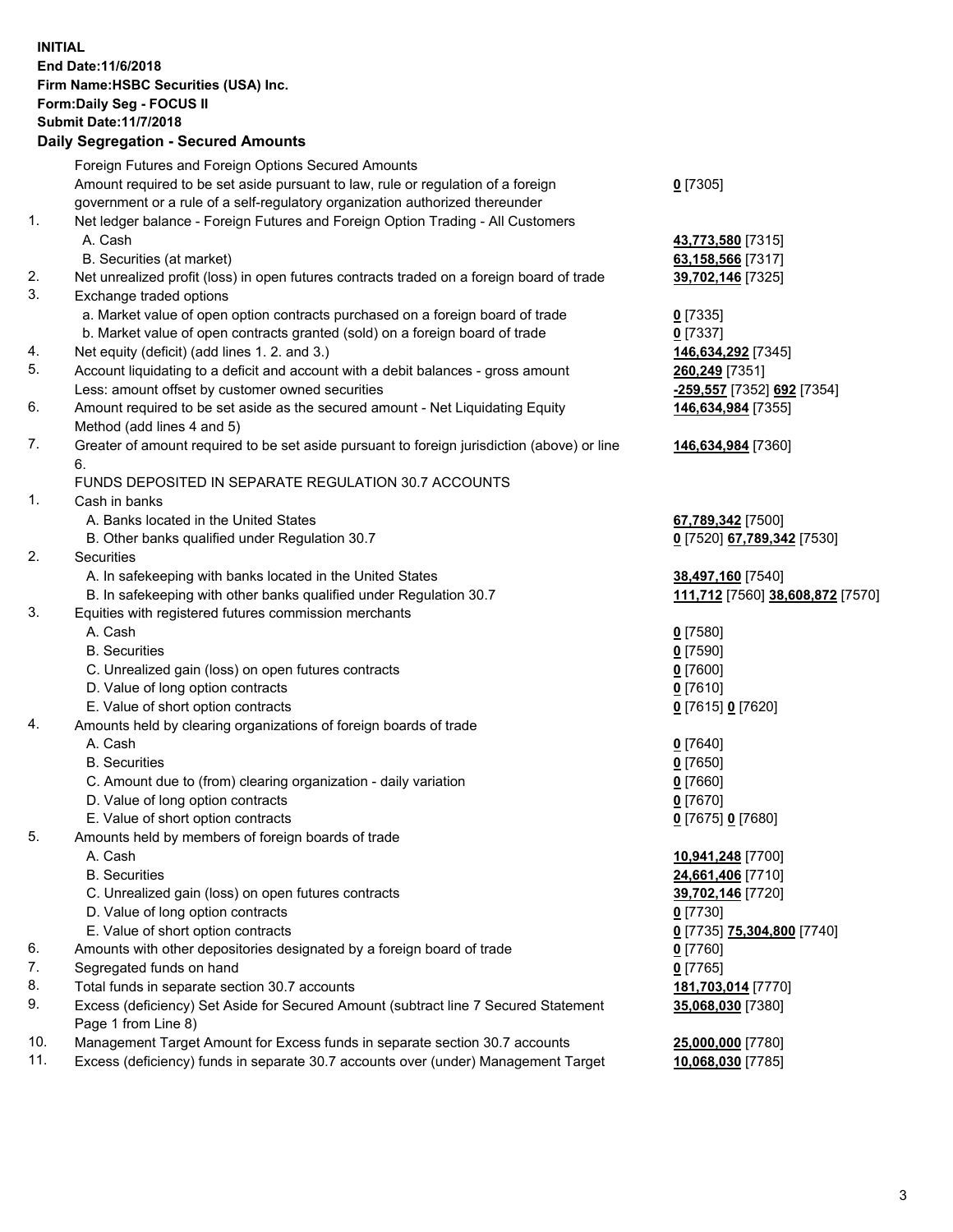**INITIAL End Date:11/6/2018 Firm Name:HSBC Securities (USA) Inc. Form:Daily Seg - FOCUS II Submit Date:11/7/2018 Daily Segregation - Segregation Statement** SEGREGATION REQUIREMENTS(Section 4d(2) of the CEAct) 1. Net ledger balance A. Cash **372,372,293** [7010] B. Securities (at market) **1,963,501,576** [7020] 2. Net unrealized profit (loss) in open futures contracts traded on a contract market **48,788,680** [7030] 3. Exchange traded options A. Add market value of open option contracts purchased on a contract market **431,795,054** [7032] B. Deduct market value of open option contracts granted (sold) on a contract market **-312,871,378** [7033] 4. Net equity (deficit) (add lines 1, 2 and 3) **2,503,586,225** [7040] 5. Accounts liquidating to a deficit and accounts with debit balances - gross amount **163,600,164** [7045] Less: amount offset by customer securities **-163,600,164** [7047] **0** [7050] 6. Amount required to be segregated (add lines 4 and 5) **2,503,586,225** [7060] FUNDS IN SEGREGATED ACCOUNTS 7. Deposited in segregated funds bank accounts A. Cash **178,678,873** [7070] B. Securities representing investments of customers' funds (at market) **0** [7080] C. Securities held for particular customers or option customers in lieu of cash (at market) **604,347,553** [7090] 8. Margins on deposit with derivatives clearing organizations of contract markets A. Cash **17,286,623** [7100] B. Securities representing investments of customers' funds (at market) **328,320,196** [7110] C. Securities held for particular customers or option customers in lieu of cash (at market) **1,357,491,353** [7120] 9. Net settlement from (to) derivatives clearing organizations of contract markets **9,554,810** [7130] 10. Exchange traded options A. Value of open long option contracts **431,795,054** [7132] B. Value of open short option contracts **-312,871,378** [7133] 11. Net equities with other FCMs A. Net liquidating equity **14,424,364** [7140] B. Securities representing investments of customers' funds (at market) **0** [7160] C. Securities held for particular customers or option customers in lieu of cash (at market) **0** [7170] 12. Segregated funds on hand **1,662,670** [7150] 13. Total amount in segregation (add lines 7 through 12) **2,630,690,118** [7180] 14. Excess (deficiency) funds in segregation (subtract line 6 from line 13) **127,103,893** [7190] 15. Management Target Amount for Excess funds in segregation **109,000,000** [7194] 16. Excess (deficiency) funds in segregation over (under) Management Target Amount **18,103,893** [7198]

Excess